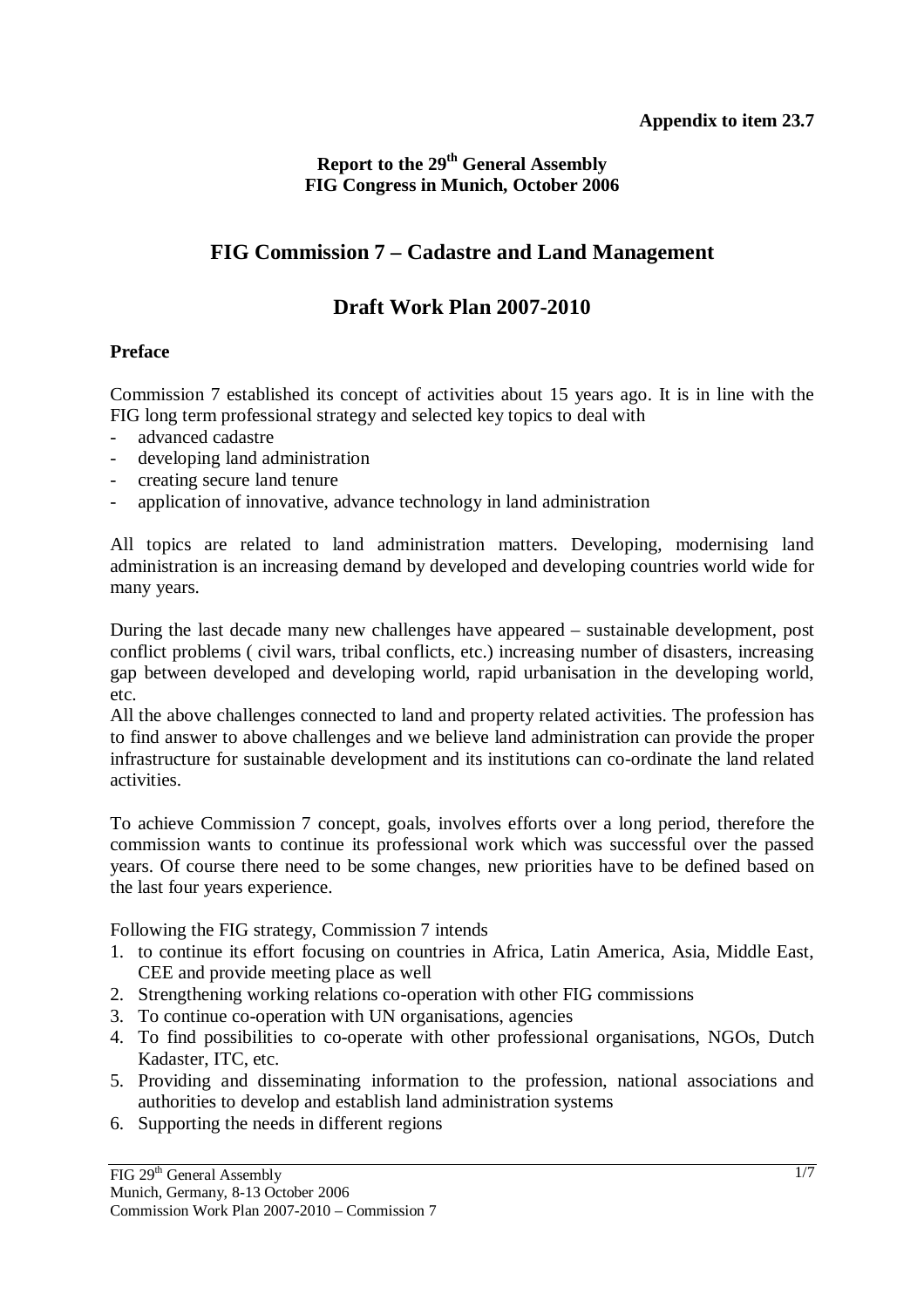# **1. Title**

Cadastre and Land Management

#### **2. Mission**

- to provide a forum for enhancing and exchanging the knowledge about cadastre, land administration and land management world wide
- to encourage the development of pro poor land management and land administration
- to promote the importance of development of sustainable land administration as infrastructure for sustainable development to support economic economic growth
- to promote the application of innovative and advance technology in cadastre, land administration
- to promote awareness of the role of surveyors in land administration matters to the public and among stake holders

#### **3. Terms of reference**

Until today many countries have developed their own cadastral system, in many case with colonial roots. The one operates deed registration, the other title registration, some are based on fixed boundaries, some on general boundaries, some system are centralised and others decentralised. Many systems perform not optimal or failed to perform in the benefit of all people. Looking at it from a little distance one can observe that the systems are in principle mainly the same: they are all based on the relationship between persons and land, via rights and are in most countries influenced by developments in the Information and Communication Technology (ICT). The two main functions of every cadastral system are: 1. Keeping the contents of these relationship up-to-date (based on legal or customary transactions) in a cadastral or land registration system and 2. Providing information on this registrations

Commission 7 deals with land administration (the process of determining, recording and disseminating information about the ownership, value and use of land when implementing land management policies" ref. UNECE Land Administration Guidelines 1996). "Ownership" should be seen as a broad concept of land tenure within various jurisdictions (statutory, customary, informal, etc.) "Land" includes constructions at subsurface level, ground level and above land level (eg. buildings). Furthermore Commission 7 deals with land management, which is the implementation of land policy, by wide range of land policy instruments (e.g. land eform, land consolidation, land markets, land taxation, marine resource management)

In "key words" Commission 7 deals with

- land management and land administration
- cadastres, land registers
- cadastral reform
- land policy, land reform, land taxation
- land tenure
- land law and land related laws
- sustainable land administration
- pro poor land management and land administration
- cadastral surveying and mapping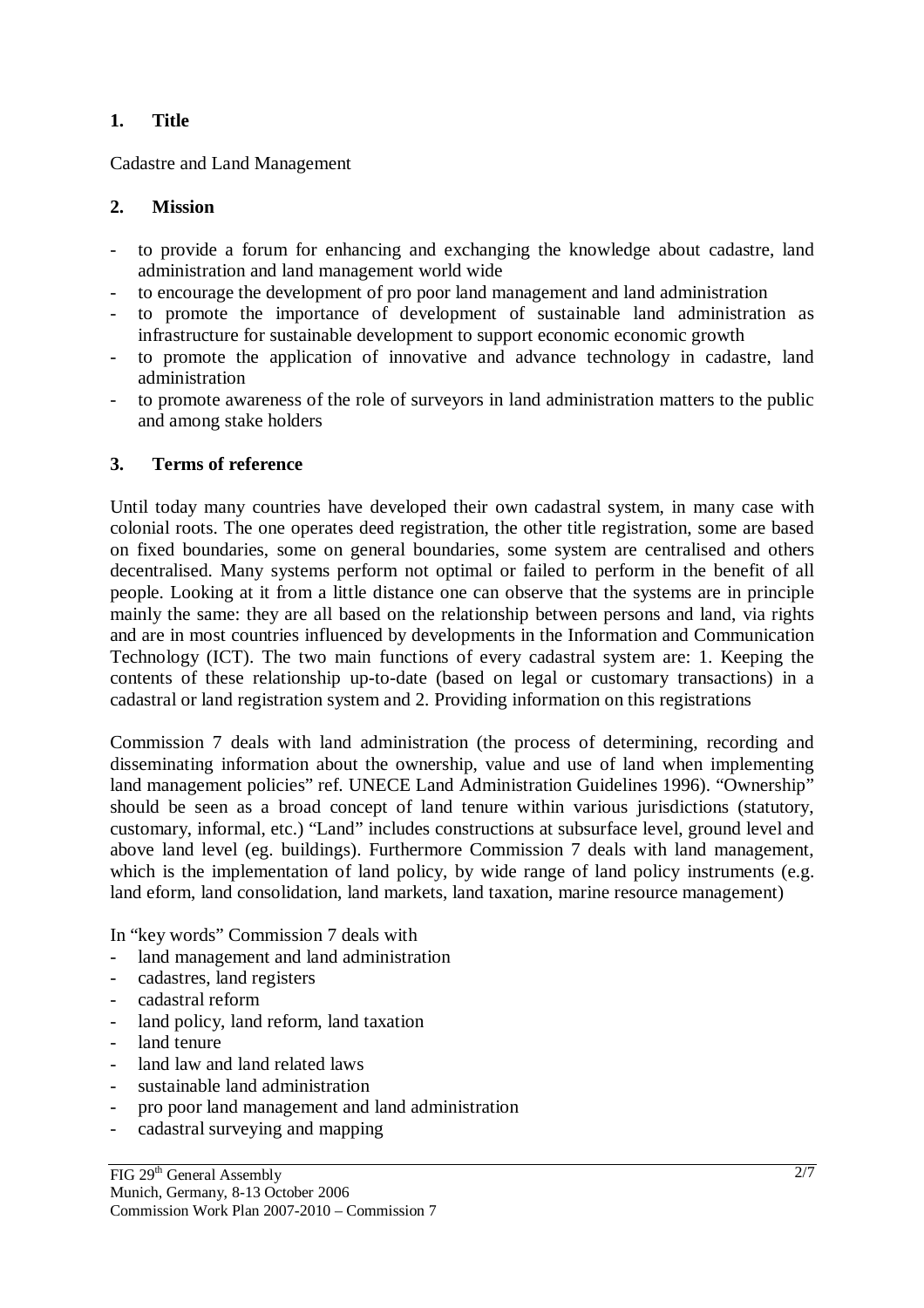- land registration
- land administration in post conflict areas
- disaster management and land administration
- customary and group rights
- informal settlements
- public private partnership in land administartion
- land policy and land policy instruments
- land consolidation
- land valuation and taxation
- land markets
- land reform, land privatisation and land redistribution
- innovative technology in land administration
- low cost surveying and mapping
- land and marine resource management
- **4. Commission 7 work plan in relation with FIG professional strategy**

Following Commission 7 tradition the work plan supporting the achievement of FIG goals

- extending working co-operation with other commissions
- to continue and extension of working relation with UN organisations, World Bank, agencies and other organisations
- to contribute to organise joint workshops, events wit UN and other external organisations
- to contribute to formulate the professional program for FIG congresses and working weeks
- supporting regional events, workshops to promote FIG activities in general and new priorities of the surveyor profession
- to encourage national delegates, representatives to participate in FIG events and disseminate information to national associations and professionals
- to support the publication of working results
- following the traditions, Commission 7 contribute to the major FIG events, congresses, working weeks
- to encourage member associations and national delegates from Asia, Africa, Latin America and Eastern Europe to participate in Commision 7 and major FIG events

# **5. Objectives**

There are many fields of interest for Commission 7 related to land administration, Cadastre and land management matters. To achieve realistic results in the 2007-2010 period we have to prioritise the most important issues based on the Commission 7 activities during the past years, recent developments, challenges concerning land related matters world wide and priorities supported by UN and other professional organisations and NGOs.

As a new development in FIG activity, Commission 7 intends to find possibilities to form working relation with UN Habitat Global Land Tool Network , GLTN.

Important issues selected:

Pro poor land management and land administration

- land administration and land management in customary and informal areas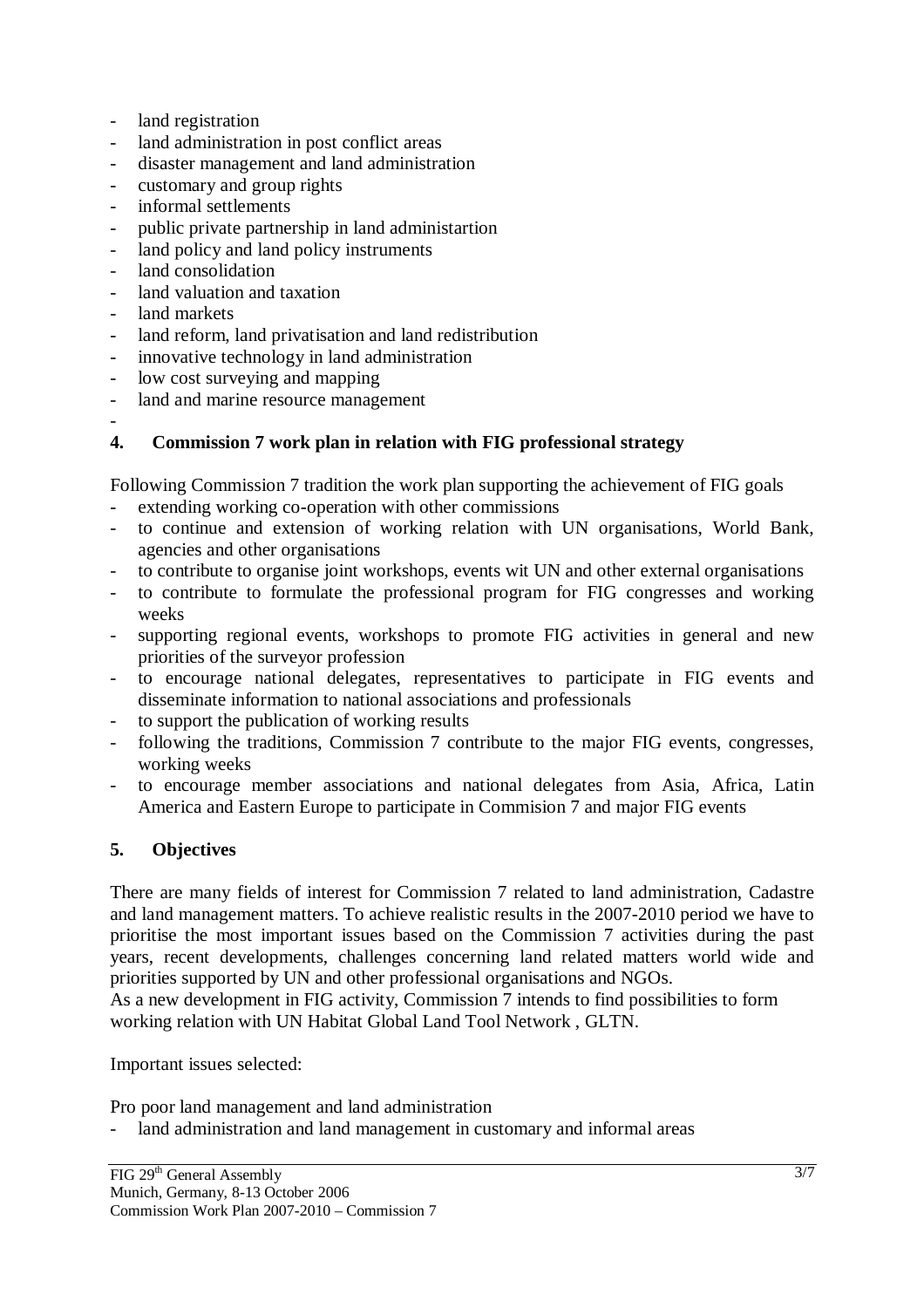- low cost data acquisition (geometric, legal) registration and mapping
- low cost, innovative tools for land management and land administration

Sustainable land administration supporting good governance

- how can we develop sustainable land administration in so called developing countries within a framework of land policies
- how can we keep sustainability of land administration in so called developed countries

Land administration in post conflict areas

- how is possible to create, rebuild land administration after conflicts
- approaches in redistribution of land in post conflict areas

Disaster management and land administration

relation between land administration and disaster management

Economic land use and land use control

- supporting how to create economic land use
- how to manage land use and informal urbanisation in developing countries

Land administration and land management in the marine environment

- how to develop marine cadastre
- how to support coastal zone management

Innovative technology and ICT support in land administration and land management

- how to extend land administration with 3D cadastre and land registry
- how to develop innovative, low cost technology to support pro poor land management and land administration
- national and international data infrastructure initiatives: SDI, NGDI, INSPIRE, EULIS
- ICT support to develop sustainable land administration (standardisation, interoperable systems
- sustainable capacity building for land administration

Institutional aspects for land administration and land management

how to the support the development of institutional framework for land administration, land management

Commission 7 intends to address the selected issues in various ways within FIG and in cooperation with other organisations

- Commission 7 working groups
- Presenting papers, lectures during FIG and joint events
- Working co-operation with other FIG commissions
- Working relation with UN and other organisations
- Providing a documentation center OICRF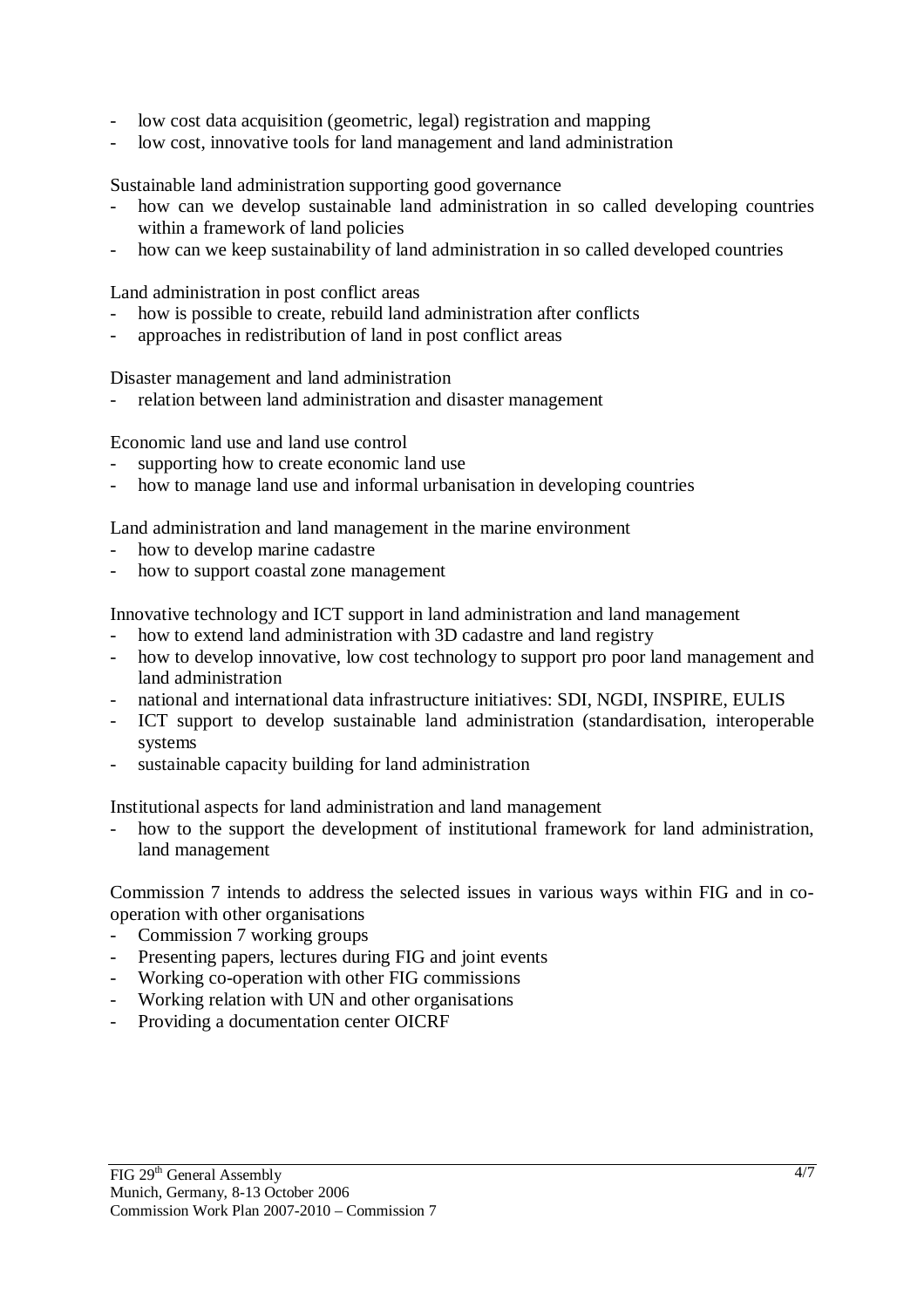### **6. Working groups (proposals)**

### **Working group 7.1 – Development of pro poor land management and land administration**

Chair. Christiaan Lemmen, The Netherlands

### Terms of reference

- recognise and support the development of pro poor land management approaches
- communicate, as far as possible, the FIG concepts in development of land policy and land management: land law, land tenure and security of tenure, land markets, land taxation, land use planning, land reform, land redistribution, post conflict land administration
- identify (geometric) aspects related to social, informal land tenures
- support the development of low cost, innovative, data acquisition methods
- develop the social tenure domain model
- contribute in the GLTN
- propose a capacity building approach for pro poor land management

### **Working group 7.2 – Creation sustainable land administration to support sustainable development**

**Chair:** Søren Christensen, Denmark

#### Terms of reference

- identify the necessary legal and institutional framework
- identify other conditions for developing sustainable land administration
- find the solution to develop land administration in post conflict areas
- identify the simple, low cost solutions for creating sustainable land administration in developing countries
- investigate the interaction between institutions and communities in order to create land information for the poor
- identify improvement of land tenure security through new legal frameworks and new better tools
- find solutions to combine formal land delivery process and customary approachesíííííí8neo-customary) land delivery process
- access the role of gender-issues in creation of sustainable land administration
- find good examples of using sensible form of land tax for the funding land reform and upgrading programmes
- identify and find solutions of assisting post conflict areas, disaster areas, etc. in rebuilding and maintain land administration after war and catastrophe of nature

# **Working group 7.3 – Application of innovative technology in land administration**

Chair: Daniel Steudler, Switzerland

#### Terms of reference

electronic conveyancing and governance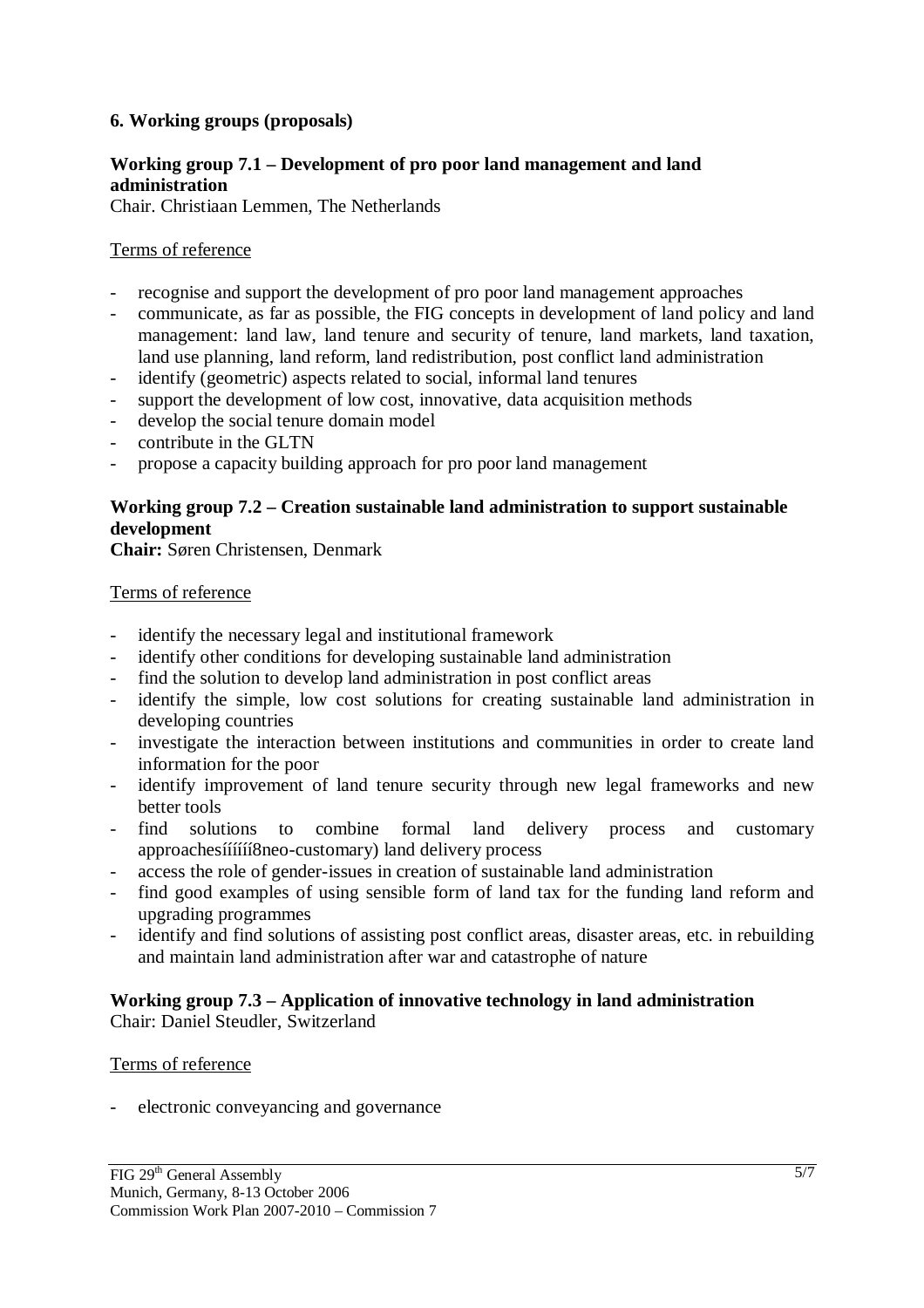- identify innovative and low cost technology to support the development for pro poor land management, land administration
- identify innovative, advance technology for sustainable land administration
- dealing with standards
- focus on copyright and fee questions
- dealing with identification and defining parcel boundaries
- focus on national and international data infrastructure initiatives (SDI, INSPIRE)
- 3D cadastre, land registry

### **7. Co-operation with other FIG commissions**

- 3D Cadastre , land registry joint working group with Commission 3
- coastal zone management, marine cadastre with Commission 4
- low cost, effective survey technology and techniques for developing countries, with Commission 3,5 lead by Commission 5
- Urban- rural inter relationships, defining formal and informal tenure, property rights, joint working group with Commission 8 lead by Commission 8
- education, capacity building with Commission 2

#### **8. Co-operation with UN organisations, agencies**

Commission 7 would like to continue co-operation with UN organisations, UN Habitat, UN FAO, UNECE/WPLA

#### **9. Co-operation with other professional organisations**

Dutch Kadaster, ITC, Institution of Geodesy, Cartography and Remote Sensing (FÖMI).

#### **10. Communications**

The secretariat of the commission will maintain the Commission 7 web site and keep delegates, correspondents, friends informed primarily via e-mail.

#### **11. Commission 7 annual meetings and events**

According to the consensus among the commission delegates to hold annual meetings separately from the major FIG events, Commission 7 intends to continue its traditions for organising annual meetings. Until now Korea will host the annual meeting in 2007, and Verona, Italy in 2008.

#### **12. Time schedule of events**

2007

- Commission 7 annual meeting Korea (date to be decided)
- FIG Working Week Hong Kong, China, May 12-17 2007
- contribution to GeoCongress Quebec City ,Canada October 2007